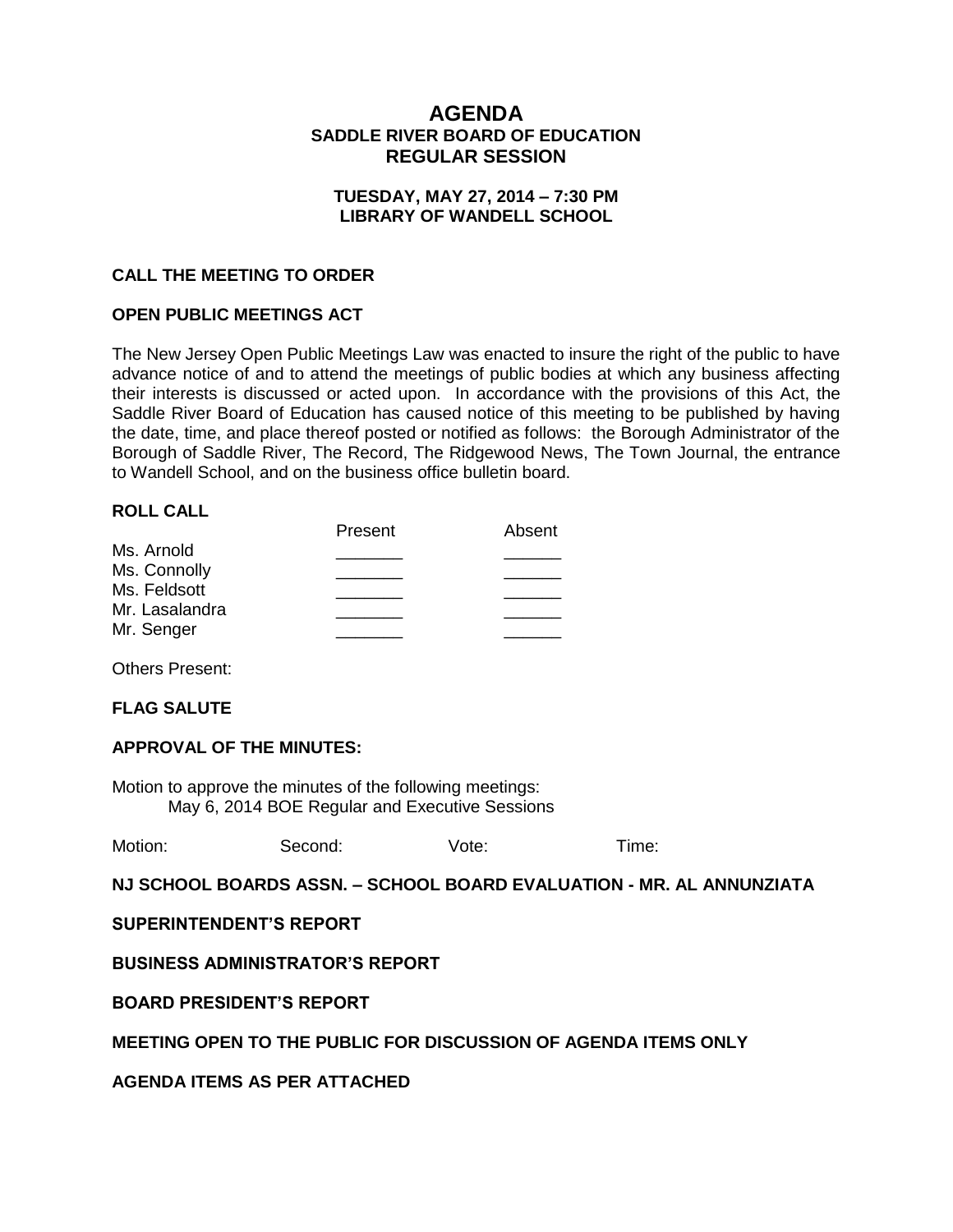# **COMMITTEE REPORTS**

- 1. Finance/Budget Committee
- 2. Board Communications Committee
- 3. Technology Committee
- 4. Curriculum Committee
- 5. Renovation Committee
- 6. Wandell School Recreation Committee
- 7. Liaisons: Ramsey Board of Education
	- Northern Highlands Board of Education
- 8. Home and School Association
- 9. New Jersey School Boards Association/NJSBA Legislative Committee
- 10. Policy Committee
- 11. Health, Well-being, Safety and Transportation Committee
- 12. Liaison to Mayor and Council
- 13. Middle School Committee

# **COMMENTS BY THE PUBLIC ON NON-AGENDA ITEMS**

## **MOTION TO ENTER EXECUTIVE SESSION**

WHEREAS Section 8 of the Open Public Meetings Act, Chapter 231, PL 1975, permits the exclusion of the public from a meeting in certain circumstances and

WHEREAS the Board is of the opinion that such circumstances presently exist

BE IT RESOLVED by the Saddle River Board of Education that:

 The public shall be excluded from discussion of the hereinafter-specified subjects: The general nature of these subjects is:

Litigation Personnel Issues

It is anticipated at this time that the above-stated subject matters will be made public when the Board determines them to be no longer prejudicial or when the board takes formal action.

Motion: Second: Vote: Time:

#### **MOTION TO ADJOURN EXECUTIVE SESSION AND MEETING**

Motion: Second: Vote: Time: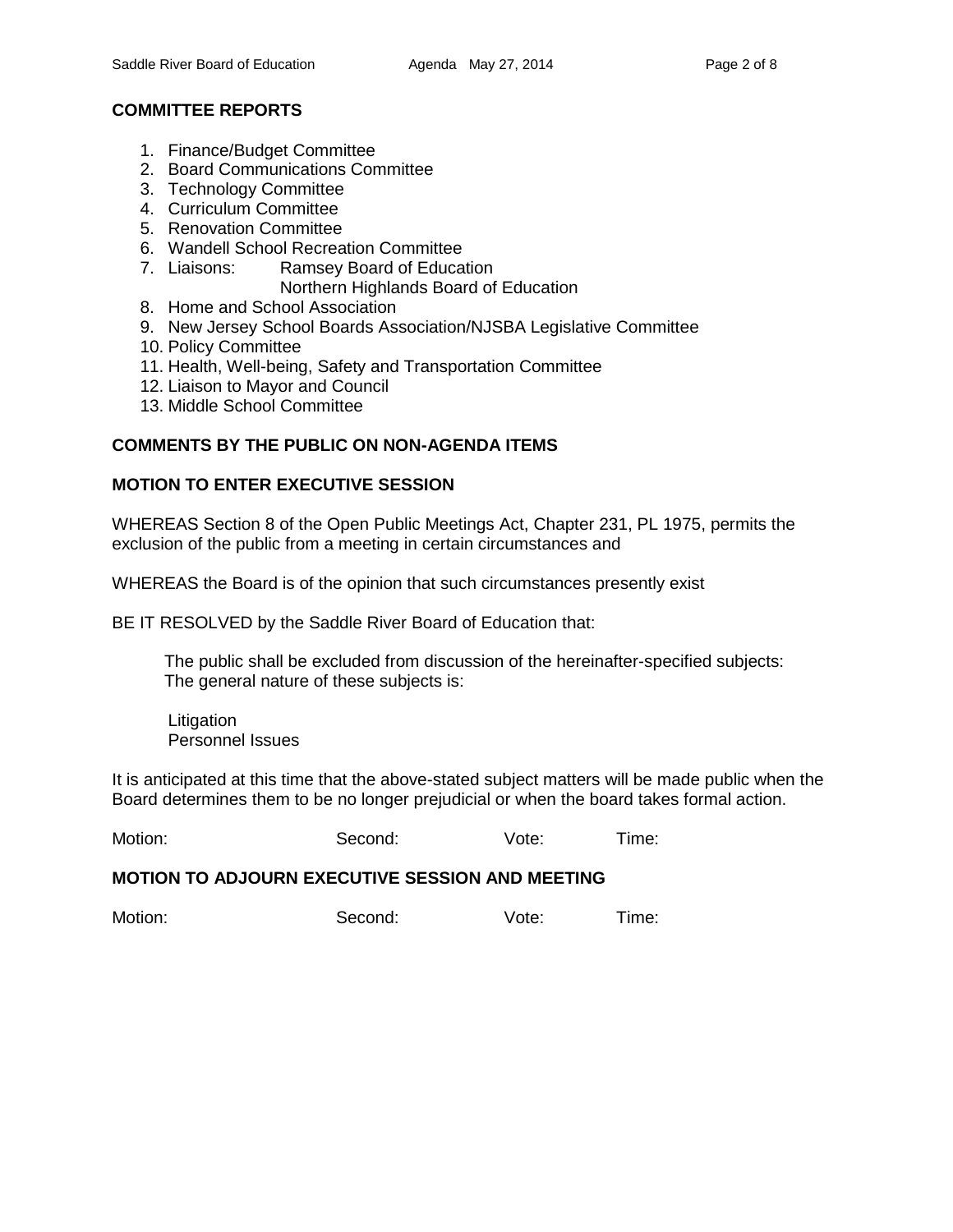### **SADDLE RIVER BOARD OF EDUCATION TUESDAY, MAY 27, 2014 RESOLUTIONS – SUMMARY**

#### **ADMINISTRATION**

A-780 First Reading – Policy 3541 – Subscription Busing A-781 Transportation Services Agreement – Region 1 for 2014-2015

#### **EDUCATION**

E-747 Brofsky, Javier (Region V) – LDTC and Behaviorist – 2014-2015 E-748 PT Services – Marilyn Jones – 2014-2015 E-749 OT Services – Kristie Woods – 2014-2015 E-750 Social Worker Services – Carol Raff – 2014-2015 E-751 Career Summer Enrichment Program – Ramsey – 2 Special Ed Students E-752 Region V – Brofsky – LDTC – Summer 2014 E-753 OT, PT – Rickard Rehabilitation Services – 2014-2015 E-754 OT, PT – Rickard Rehabilitation Services – Summer 2014 E-755 Ridgewood RISE Summer Program – 1 Student 2014

### **HUMAN RESOURCES**

HR-1072 Maternity Leave of Absence – Jill O'Flaherty HR-1073 Resolution Directing Employee #28 to Undergo Psychiatric Examination HR-1074 Jill Cooper – Individual Speech Sessions (12) – Summer 2014 HR-1075 Jill Cooper – Individual Speech Sessions (4) – Summer 2014 HR-1076 Jill Cooper – Additional Days – Summer 2014 HR-1077 June Knopf – Additional Days – Summer 2014 HR-1078 Maternity Leave of Absence – Holly Anderson HR-1079 Christina Kim – Stipend – Wandell Recreation Art Club – Winter 2013-2014 HR-1080 Aubree Mclean – Leave Replacement – 2014-2015

#### **FINANCE**

F-2092 Payment of Bills – May 2014

F-2093 Line Item Certification

F-2094 Board Secretary Report – April 2014

F-2095 Treasurer Report – April 2014

F-2096 Agreement – Treasurer and Board Secretary Report

F-2097 Submission of Amendment #1 to the Application for IDEA-B for FY 2014

F-2098 Approval of Settlement Agreement

F-2099 Travel: Contaldi, Stokes, Kilgallen

F-2100 Travel: Stokes and Strauss

F-2101 Acceptance of PEC – Debt Service Aid Project Approval - #4620-050-14-2000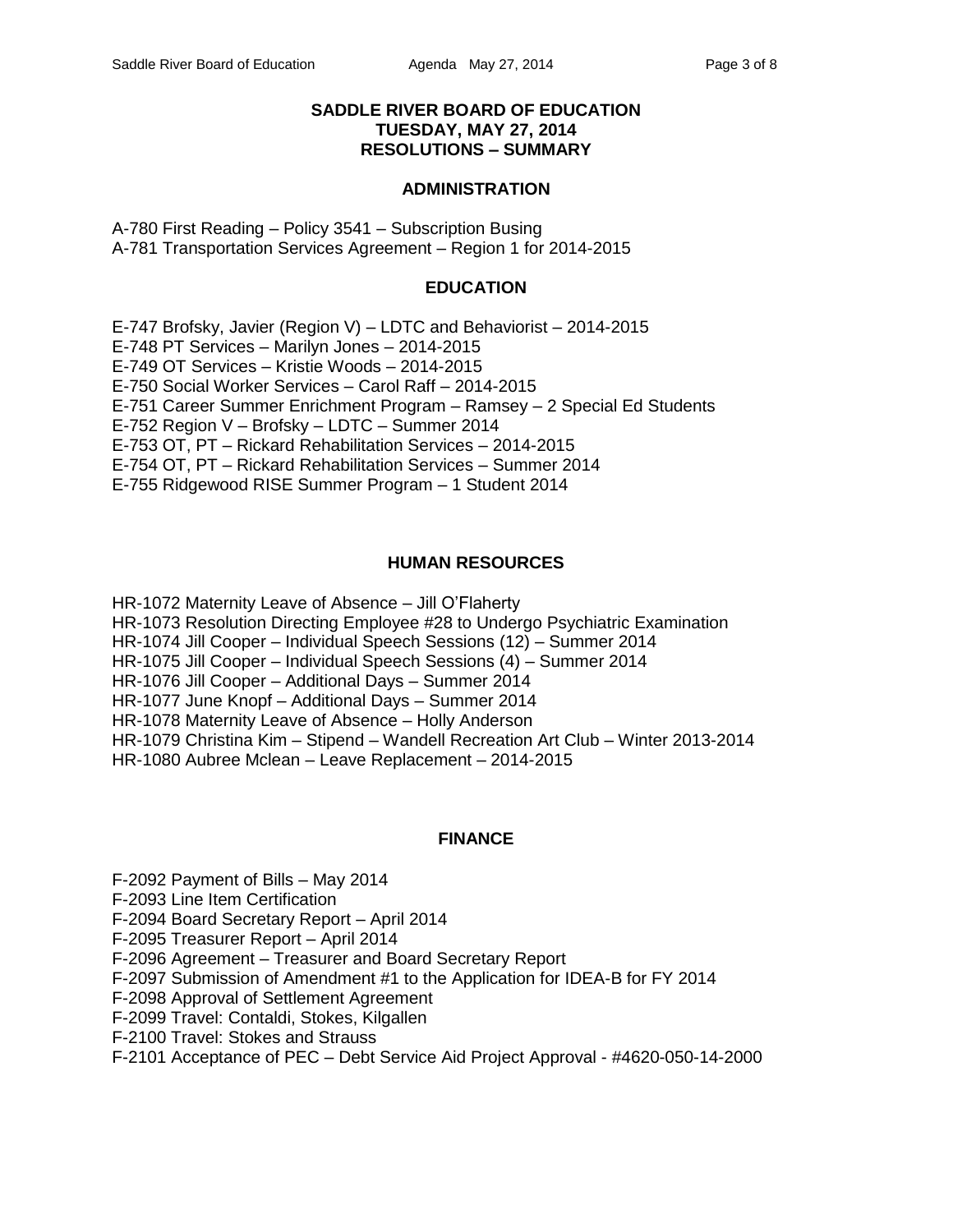# **ADMINISTRATION**

## **A-780 FIRST READING – POLICY 3541 – SUBSCRIPTION BUSING**

BE IT RESOLVED that the Saddle River Board of Education approves the first reading of Board Policy #3541 – Subscription Busing

### **A-781 TRANSPORTATION SERVICES AGREEMENT – REGION 1/MAHWAH BOARD OF EDUCATION FOR 2014-2015**

BE IT RESOLVED that the Saddle River Board of Education does hereby approve an agreement with the Region 1/Mahwah Board of Education, an approved Coordinated Transportation Service Agency, for the purpose of transporting students in accordance with Chapter 53, P.L. 1997 for the 2014-2015 school year. The services to be provided include, but are not limited to, the coordinated transportation of public, non-public and special education students.

BE IT FURTHER RESOLVED that the Saddle River Board of Education agrees to abide by the Transportation Services Agreement as published by the Region 1/Mahwah Board of Education and attached to this resolution.

ALL ADMINISTRATION MOTIONS BUNDLED FOR SINGLE VOTE: Motion: Second: Second: Vote:

# **EDUCATION**

### **E-747 BROFSKY, JAVIER – REGION V - LEARNING DISABILITIES TEACHER CONSULTANT AND BEHAVIORIST - 2014-2015**

BE IT RESOLVED to approve Arlene Brofsky, a Learning Disabilities Teacher Consultant (LDTC) and Stephanie Javier, a Behaviorist to provide services through Region V for the 2014- 2015 school year for the amount of \$67.00 per hour, plus a 7% out-of-region administrative fee, with a total not to exceed \$33,768 for the year.

## **E-748 PHYSICAL THERAPY SERVICES – MARILYN JONES – 2014-2015**

BE IT RESOLVED that the Saddle River Board of Education approves Marilyn Jones to provide Physical Therapy Services to Saddle River special needs students for the 2014-2015 school year at the rate of \$65 per 30 minute session, \$95 per 45 minute session, and \$150 per evaluation, not to exceed \$10,000 for the year.

## **E-749 OCCUPATIONAL THERAPY SERVICES – KRISTIE WOODS - 2014-2015**

BE IT RESOLVED to hire Kristie Woods for provision of Occupational Therapy evaluations for the Saddle River School District, at a rate of \$250 per evaluation 2014-2015 school year, and for provision of Occupational Therapy services for the Saddle River School District, at a rate of \$85 per hour for approximately 15 hours per week, not to exceed \$53,000 for the 2014-2015 school year.

# **E-750 SCHOOL SOCIAL WORKER SERVICES – CAROL RAFF - 2014-2015**

BE IT RESOLVED that the Saddle River Board of Education approves Carol Raff, Social Worker, to provide school social worker services for \$300 per evaluation, \$60 per meeting attendance and \$30 per telephone conference, not to exceed \$5,000 for the 2014-2015 school year.

## **E-751 CAREER SUMMER ENRICHMENT PROGRAM –RAMSEY –2 SPECIAL ED STUDENTS**

BE IT RESOLVED that the Saddle River Board of Education approves two (2) Eric Smith special education students to attend the Career Summer Enrichment program in Ramsey at the cost of approximately \$1,000 each.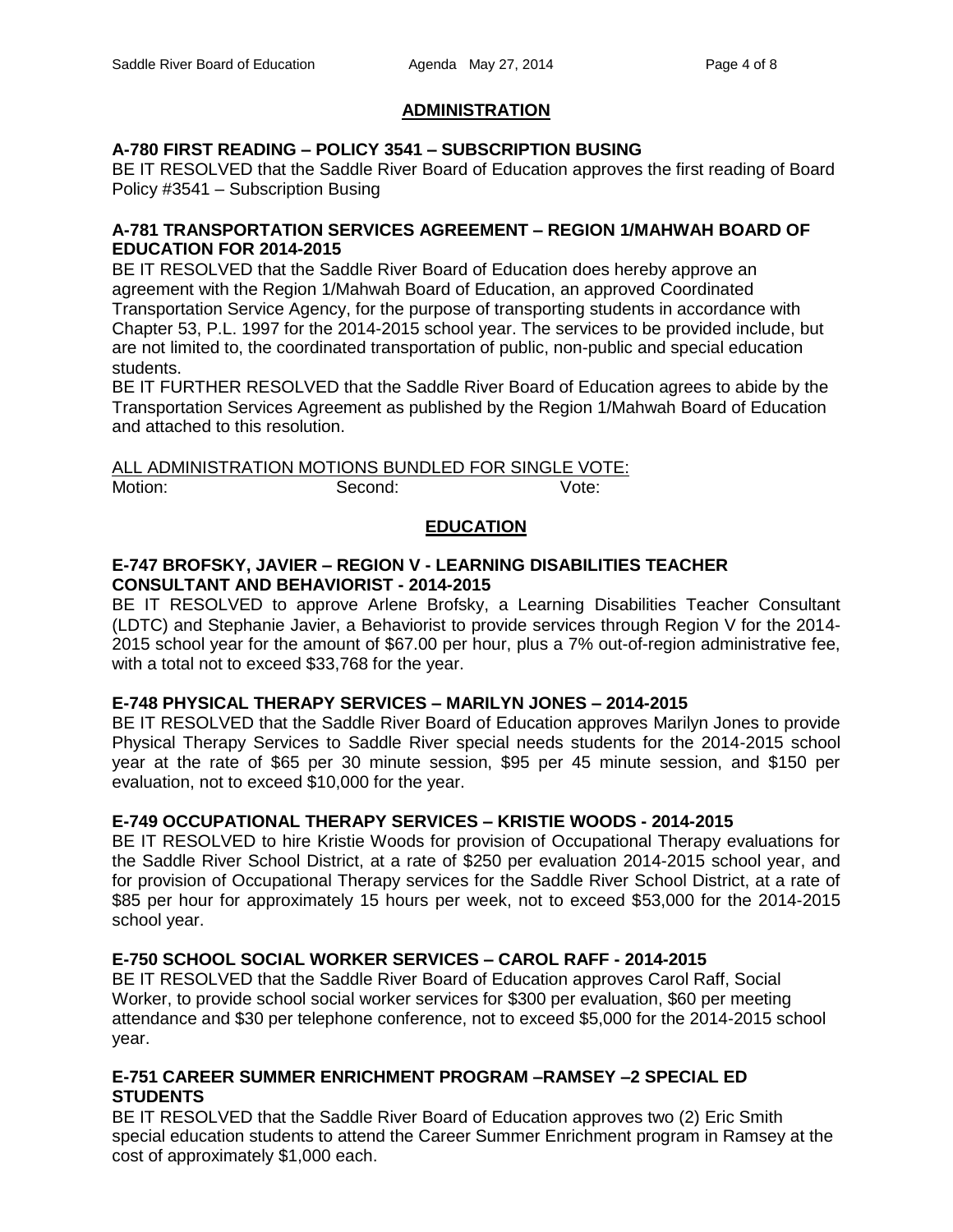**E-752 REGION V – BROFSKY – LEARNING CONSULTANT – 4 DAYS SUMMER 2014** BE IT RESOLVED, upon recommendation of the Superintendent, to approve Arlene Brofsky of Region V, Learning Consultant, to perform four (4) extra days' work during the summer of 2014 at the Region V contracted rate

# **E-753 OCCUPATIONAL AND PHYSICAL THERAPY SERVICES – RICKARD REHABILITATION SERVICES – 2014-2015**

BE IT RESOLVED that the Saddle River Board of Education approves an agreement with Rickard Rehabilitation Services, Inc. to provide Occupational Therapy and Physical Therapy services for one (1) special education student during the 2014-2015 school year with OT services at one time per week for 60 minutes at the rate of \$130.00 per session and PT services at once per week for 30 minutes and \$65.00 per session.

## **E-754 OCCUPATIONAL AND PHYSICAL THERAPY SERVICES – RICKARD REHABILITATION SERVICES – SUMMER 2014**

BE IT RESOLVED that the Saddle River Board of Education approves an agreement with Rickard Rehabilitation Services, Inc. to provide Occupational Therapy and Physical Therapy services for one (1) special education student during the summer 2014, OT services at one session per week for four (4) weeks for 60 minutes each at the rate of \$130.00 per session and PT services at one session per week for four (4) weeks for 30 minutes and \$65.00 per session.

# **E-755 RIDGEWOOD RISE SUMMER PROGRAM – 1 SPECIAL ED STUDENT**

BE IT RESOLVED that the Saddle River Board of Education approves one (1) special education students to attend the RISE Summer Enrichment program in Ridgewood at the cost of approximately \$1,420 plus \$1,565 for an aide, for a total approximate cost of \$2,985.

ALL EDUCATION MOTIONS BUNDLED FOR SINGLE VOTE: Motion: Second: Second: Vote:

## **HUMAN RESOURCES**

## **HR-1072 – MATERNITY LEAVE OF ABSENCE – O'FLAHERTY**

BE IT RESOLVED that, upon recommendation of the Superintendent, the Saddle River Board of Education approves unpaid maternity leave for Jill O'Flaherty for the 2014-2015 school year as follows: Date of leave will be through 8/31/2015.

### **HR-1073 - RESOLUTION DIRECTING EMPLOYEE #28 TO UNDERGO A PSYCHIATRIC EXAMINATION PURSUANT TO N.J.S.A. 18A:16-2.**

**WHEREAS,** the employee assigned the Local Staff Identifier (LSI) #28 (Employee #28) is a teacher employed by the Saddle River Board of Education; and

**WHEREAS,** the Superintendent has recommended that the Board require an individual psychiatric examination of LSI #28 pursuant to N.J.S.A. 18A:16-2; and

**WHEREAS,** the Superintendent's recommendation is based upon recent conduct on the part of Employee #28.

**WHEREAS,** it is the judgment of the Board that Employee #28 shows evidence of deviation from normal mental health and that her conduct poses danger to the welfare of her students; and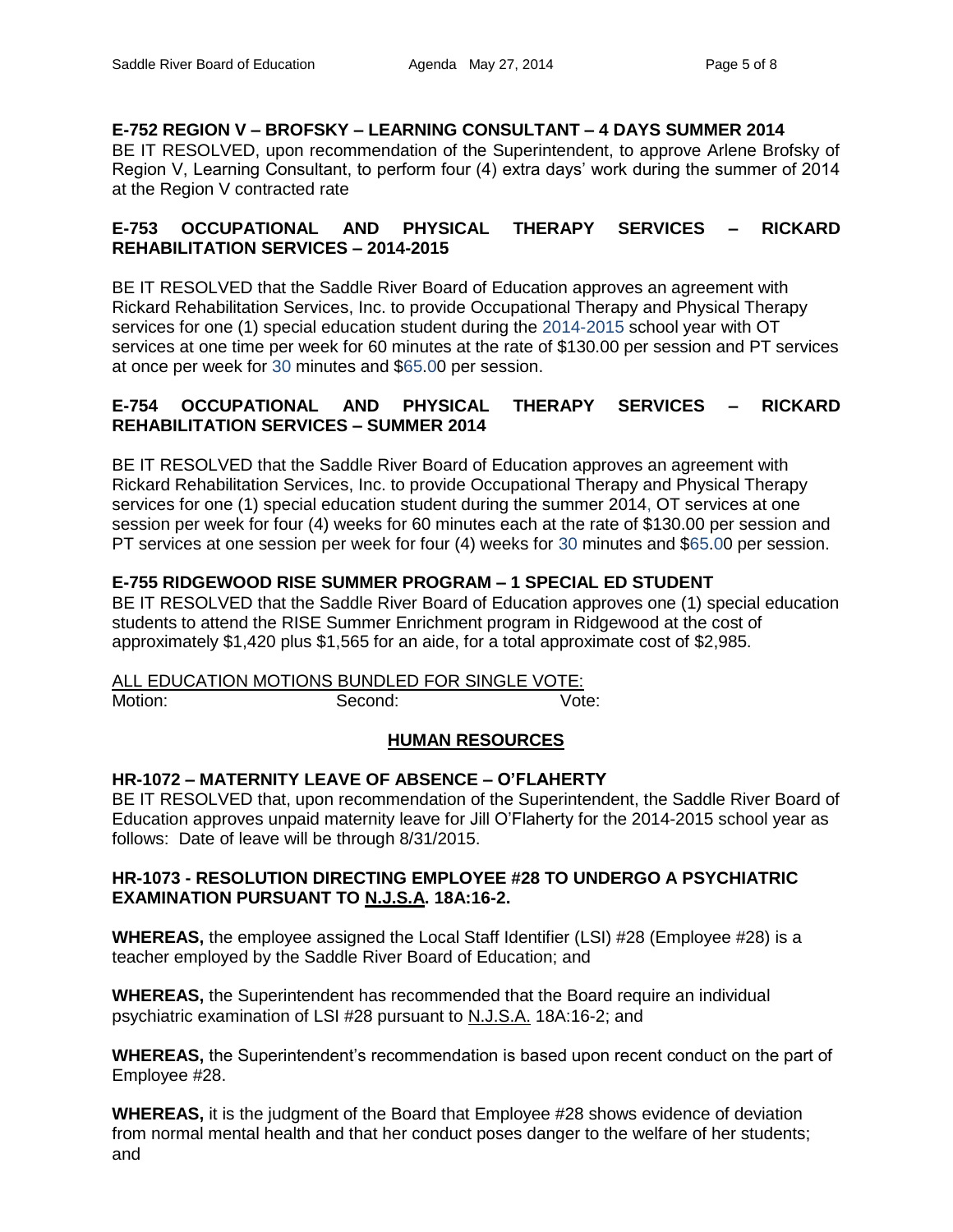**NOW, THEREFORE, BE IT RESOLVED** by the Saddle River Board of Education that Employee #28 shall undergo a psychiatric examination pursuant to N.J.S.A. 18A:16-2 with Dr. Nancy Gallina, 541 Cedar Hill Avenue, Wyckoff, NJ 07481;

**BE IT FURTHER RESOLVED** that the Board adopts the aforesaid statement as its statement of reasons requiring Employee #28's psychiatric examination.

### **HR-1074 JILL COOPER – INDIVIDUAL SPEECH SESSIONS (12) – SUMMER 2014**

BE IT RESOLVED, upon recommendation of the Superintendent, to approve Jill Cooper, speech teacher, to perform 12 individual thirty-minute sessions for one speech student, 3 times a week for 4 weeks during the summer of 2014 at her hourly rate.

### **HR-1075 JILL COOPER – INDIVIDUAL SPEECH SESSIONS (4) – SUMMER 2014**

BE IT RESOLVED, upon recommendation of the Superintendent, to approve Jill Cooper, speech teacher, to perform 4 individual thirty-minute sessions for one speech student, 1 times a week for 4 weeks during the summer of 2014 at her hourly rate.

#### **HR-1076 JILL COOPER – TEN ADDITIONAL DAYS - SUMMER 2014**

BE IT RESOLVED, upon recommendation of the Superintendent, to approve Jill Cooper, speech teacher, to perform ten (10) extra days' work during the summer of 2014 at her hourly rate

### **HR-1077 JUNE KNOPF – TEN ADDITIONAL DAYS - SUMMER 2014**

BE IT RESOLVED, upon recommendation of the Superintendent, to approve June Knopf, CST secretary, to perform ten (10) extra days' work during the summer of 2014 at her hourly rate

#### **HR-1078 ANDERSON – MATERNITY LEAVE OF ABSENCE**

BE IT RESOLVED that, upon recommendation of the Superintendent, the Saddle River Board of Education approves unpaid leave for Holly Anderson for the 2014-2015 school year as follows: Dates for leave: 9/1/2014 through 11/21/2014.

#### **HR-1079 CHRISTINA KIM – STIPEND – WANDELL REC ART CLUB**

BE IT RESOLVED, upon recommendation of the Superintendent, the Saddle River Board of Education approves the following stipend award to Christina Kim to be paid \$2,275.00 from Wandell Recreation funds for duties performed in connection with the Wandell Rec Winter Art Club.

### **HR-1080 HIRE MCLEAN – LEAVE REPLACEMENT**

BE IT RESOLVED, upon recommendation of the Superintendent, that the Saddle River Board of Education authorizes the hiring of Aubree Mclean as a leave replacement effective September 1, 2014 through June 30, 2015 at BA Step 2 on the teacher salary guide.

#### ALL HR MOTIONS BUNDLED FOR SINGLE VOTE:

| Motion:             |  | Second: |     |  |
|---------------------|--|---------|-----|--|
| Roll Call Vote: HS: |  | RА.     | IF۰ |  |

#### **FINANCE**

#### **F-2092 PAYMENT OF BILLS – MAY 2014**

BE IT RESOLVED that the payment of bills for May 2014 as per the bill lists on file in the business office be approved.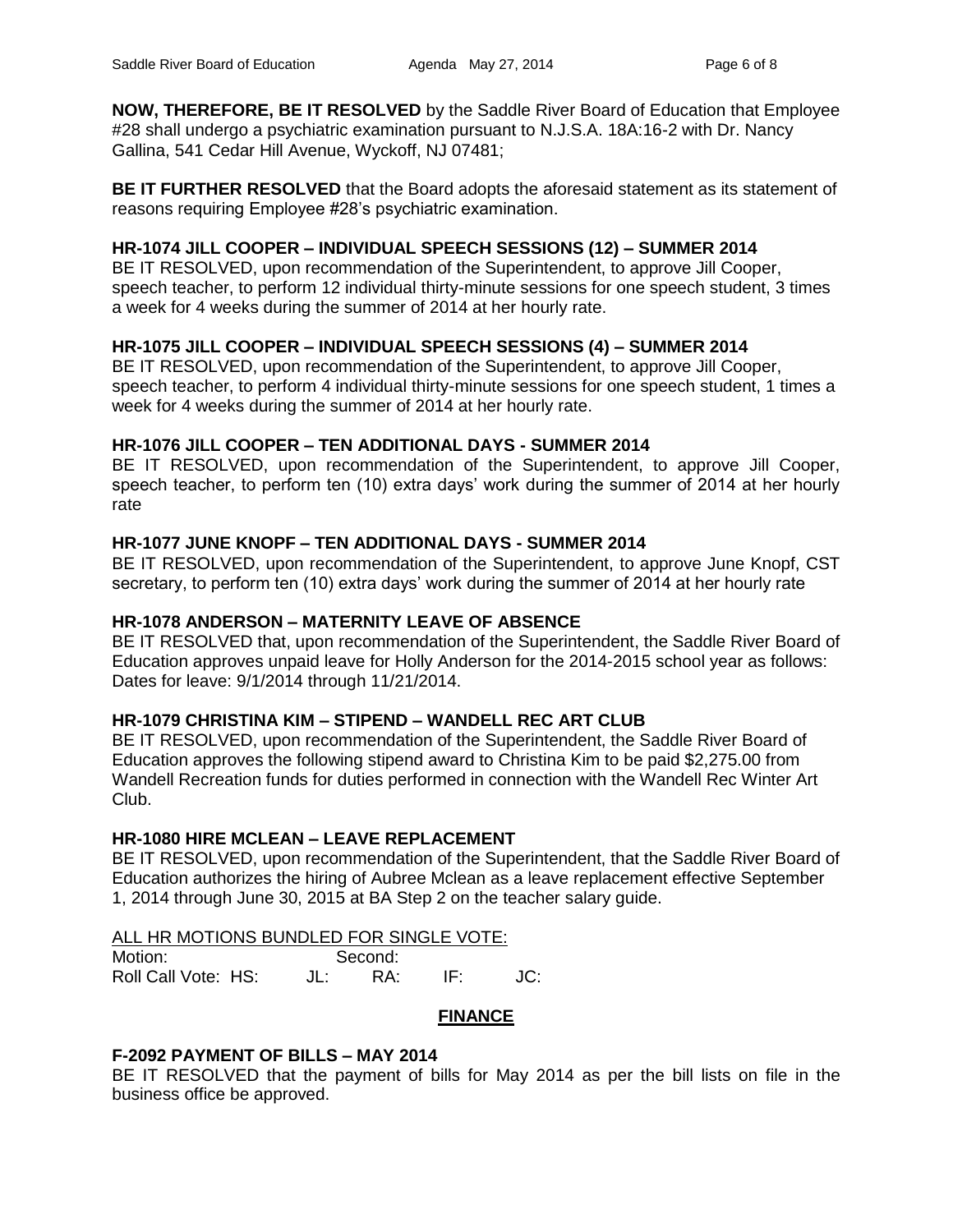## **F-2093 LINE ITEM CERTIFICATION**

BE IT RESOLVED that in compliance with NJAC 6:20-2A-10(e) that the Board of Education certifies that no major account or fund has been over-expended and that as of this report, sufficient funds are available to meet the District's financial obligations for the remainder of the fiscal year.

## **F-2094 BOARD SECRETARY REPORT – APRIL 2014**

BE IT RESOLVED that the Reports of the Board Secretary for the month of April 2014 be approved.

# **F-2095 TREASURER REPORT – APRIL 2014**

BE IT RESOLVED that the Treasurer's Report for the month of April 2014 be approved.

# **F-2096 AGREEMENT – TREASURER'S AND BOARD SECRETARY'S REPORTS**

BE IT RESOLVED that the Saddle River Board of Education states that the Report of the Treasurer of School Moneys and the Report of the Secretary of the Board of Education for the month of April 2014 are in agreement and on file in the Board Secretary's Office.

### **F-2097 SUBMISSION OF AMENDMENT #1 TO THE APPLICATION FOR IDEA PART B GRANT FOR FISCAL YEAR 2014**

BE IT RESOLVED that the Saddle River Board of Education authorizes the submission of Amendment #1 to the Individuals with Disabilities Education Act (IDEA-B) application for fiscal year 2014 starting September 1, 2013 and ending August 31, 2014.

### **F-2098 APPROVAL OF SETTLEMENT AGREEMENT – RE: PRIVATE HIGH SCHOOL TUITION**

BE IT RESOLVED to approve a settlement agreement between the parents of one Saddle River special education student and the Saddle River Board of Education relating to a multi-year tuition reimbursement issue.

# **F-2099 F- TRAVEL – KILGALLEN, STOKES, CONTALDI**

BE IT RESOLVED that the Saddle River Board of Education approves the following staff travel:

| Who:   | Lisa Kilgallen, Glenn Stokes, Margaret Contaldi |
|--------|-------------------------------------------------|
| What:  | NJ Google Apps Summit                           |
| Where: | Eric Smith School, Ramsey NJ                    |
| When:  | July 15-16, 2014                                |
| Costs: | Registration: $$249 * 3 = $747.00$              |
| Total: | \$747.00 (estimated)                            |
|        |                                                 |

# **F-2100 TRAVEL – STOKES, STRAUSS**

BE IT RESOLVED that the Saddle River Board of Education approves the following staff travel:

Who: Glenn Stokes and Debbi Strauss

What: NJ SGO and Assessments

Where: Kean University, Union, NJ

When: June 11, 2014

Costs: Registration: \$0

Transportation: Mileage 61.38 miles  $@$  \$.31 = \$19.03, plus tolls

Total: \$23.53 (estimated)